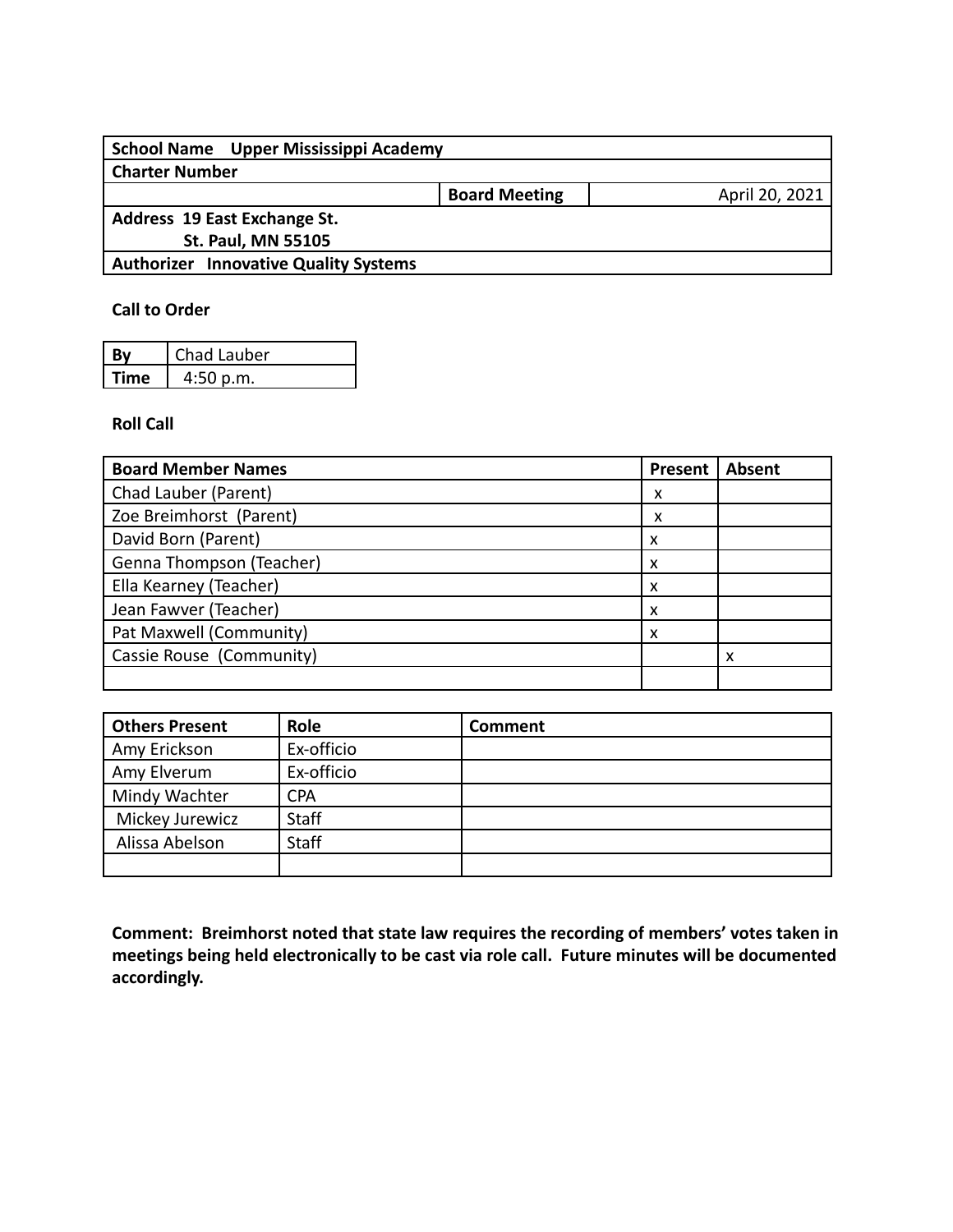| In the Matter of         | <b>Minutes of the Prior Meeting</b> |         |                           |     |                      |                |
|--------------------------|-------------------------------------|---------|---------------------------|-----|----------------------|----------------|
| <b>Motion to Approve</b> |                                     | By Born |                           | 2nd | <b>By Breimhorst</b> |                |
| <b>Vote</b>              |                                     |         | Absent                    | Yea | <b>Nay</b>           | <b>Abstain</b> |
| <b>Board Member</b>      |                                     |         |                           |     |                      |                |
| Chad Lauber (Parent)     |                                     |         |                           | X   |                      |                |
| Zoe Breimhorst (Parent)  |                                     |         | X                         |     |                      |                |
| David Born (Parent)      |                                     |         | $\boldsymbol{\mathsf{x}}$ |     |                      |                |
| Genna Thompson (Teacher) |                                     |         | $\boldsymbol{\mathsf{x}}$ |     |                      |                |
| Ella Kearney (Teacher)   |                                     |         | $\boldsymbol{\mathsf{x}}$ |     |                      |                |
| Jean Fawver (Teacher)    |                                     |         | $\boldsymbol{\mathsf{x}}$ |     |                      |                |
| Pat Maxwell (Community)  |                                     |         | $\boldsymbol{\mathsf{x}}$ |     |                      |                |
| Cassie Rouse (Community) |                                     | X       |                           |     |                      |                |
|                          |                                     |         |                           |     |                      |                |

| In the Matter of<br><b>Agenda for the Current Meeting</b> |                   |                           |            |                |
|-----------------------------------------------------------|-------------------|---------------------------|------------|----------------|
| <b>Motion to Approve</b>                                  | <b>By Maxwell</b> | 2nd                       | By Born    |                |
| <b>Vote</b>                                               | <b>Absent</b>     | Yea                       | <b>Nay</b> | <b>Abstain</b> |
| <b>Board Member</b>                                       |                   |                           |            |                |
| Chad Lauber (Parent)                                      |                   | x                         |            |                |
| Zoe Breimhorst (Parent)                                   |                   | x                         |            |                |
| David Born (Parent)                                       |                   | $\boldsymbol{\mathsf{x}}$ |            |                |
| Genna Thompson (Teacher)                                  |                   | X                         |            |                |
| Ella Kearney (Teacher)                                    |                   | X                         |            |                |
| Jean Fawver (Teacher)                                     |                   | $\boldsymbol{\mathsf{x}}$ |            |                |
| Pat Maxwell (Community)                                   |                   | X                         |            |                |
| Cassie Rouse (Community)                                  |                   |                           |            |                |
|                                                           |                   |                           |            |                |

| <b>Public Comment</b> |        |  |
|-----------------------|--------|--|
| Comment               | : None |  |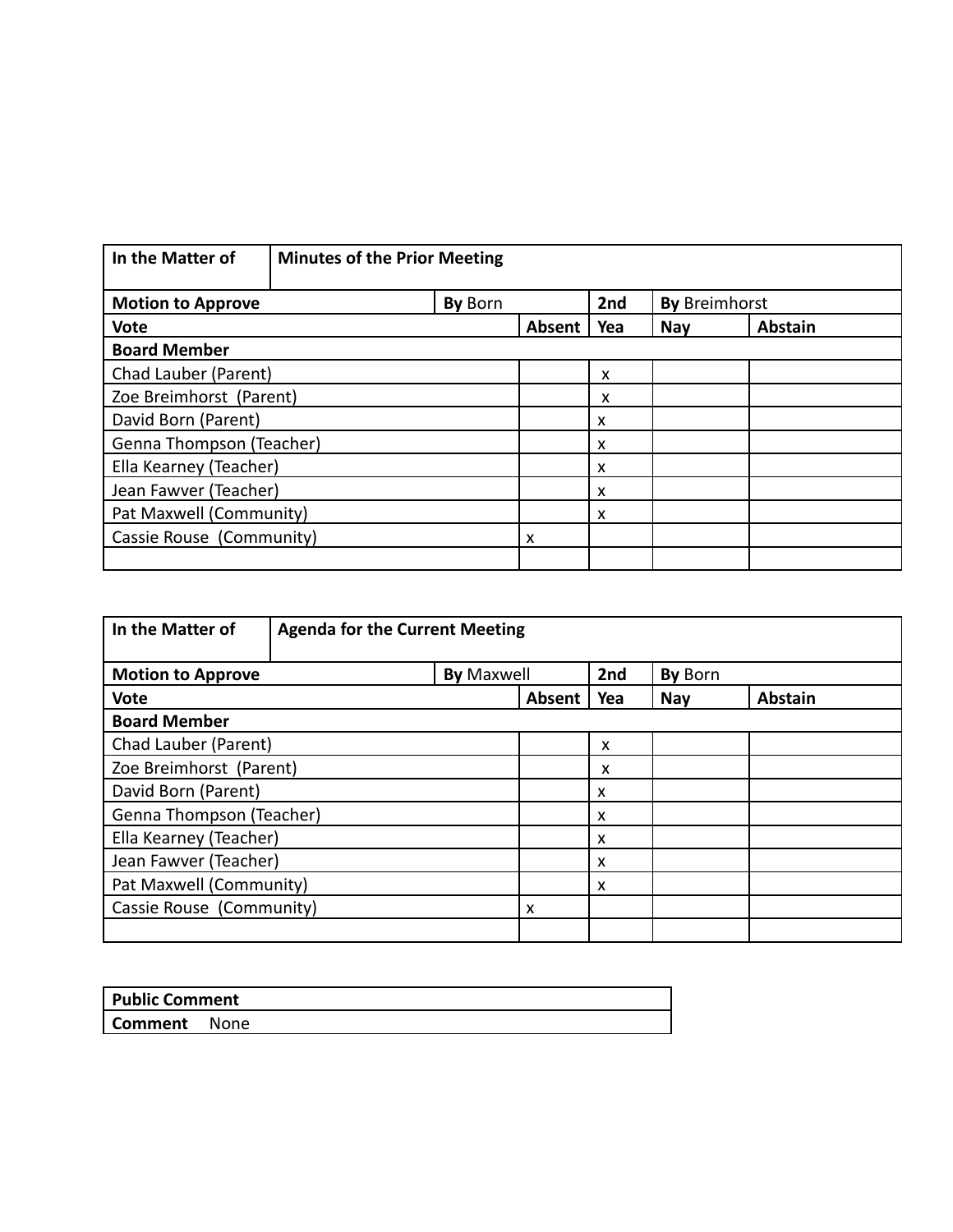|                                        | <b>Financial Report</b> |
|----------------------------------------|-------------------------|
| In the Matter of                       |                         |
| <b>Discussion led by Mindy Wachter</b> |                         |

**Comment: In response to a question raised by Maxwell in a prior meeting, Wachter noted that Paid Time Off is not included in the budget calculations because it expires at the end of each contract period.**

**It was noted that the school is in a good cash position, that we have moved through 75% of our fiscal year, that revenue is about 78% above target, and that expenses are about 70% of projections. Technology expenses are higher than anticipated, but some Covid relief monies can be used to offset that overage.**

**The annual filing requirement of IRS form 990 was discussed and Board approval is required to validate information. The motion to approve the "990" and the financial report was voted on.**

| <b>Motion to Approve</b> | By Born |        | 2nd | <b>By Maxwell</b> |                |
|--------------------------|---------|--------|-----|-------------------|----------------|
| <b>Vote</b>              |         | Absent | Yea | <b>Nay</b>        | <b>Abstain</b> |
| <b>Board Member</b>      |         |        |     |                   |                |
| Chad Lauber (Parent)     |         |        | X   |                   |                |
| Zoe Breimhorst (Parent)  |         |        | x   |                   |                |
| David Born (Parent)      |         |        | x   |                   |                |
| Genna Thompson (Teacher) |         |        | x   |                   |                |
| Ella Kearney (Teacher)   |         |        | X   |                   |                |
| Jean Fawver (Teacher)    |         |        | X   |                   |                |
| Pat Maxwell (Community)  |         |        | x   |                   |                |
| Cassie Rouse (Community) |         | x      |     |                   |                |
|                          |         |        |     |                   |                |

| In the Matter of | <b>Board Elections</b>                                                                                                                                                                                                                                                                                                                                                                                                                                                                                                                                                                                                                                                                                                                                                                                    |
|------------------|-----------------------------------------------------------------------------------------------------------------------------------------------------------------------------------------------------------------------------------------------------------------------------------------------------------------------------------------------------------------------------------------------------------------------------------------------------------------------------------------------------------------------------------------------------------------------------------------------------------------------------------------------------------------------------------------------------------------------------------------------------------------------------------------------------------|
|                  | Chad Lauber                                                                                                                                                                                                                                                                                                                                                                                                                                                                                                                                                                                                                                                                                                                                                                                               |
|                  | <b>Comment</b> Lauber noted that two teacher members of the Board (Fawver and Kearney) will be leaving<br>and that Thompson's term is expiring. The term of Rouse, a community member, will be expiring and<br>one additional member slot is also opening up. Both Rouse and Thompson are encouraged to run<br>again. Lauber raised the issue of recruiting new members. Erickson explained that faculty would be<br>encouraged to apply or to nominate colleagues. Breimhorst has been talking to a potential community<br>member, but suggested that the Board should entertain a discussion on "deficiencies" in skills,<br>perspectives, and community connections that should be filled to complement current membership.<br>All members agreed and will discuss the matter in a subsequent meeting. |
| <b>Vote</b>      | Discussion only                                                                                                                                                                                                                                                                                                                                                                                                                                                                                                                                                                                                                                                                                                                                                                                           |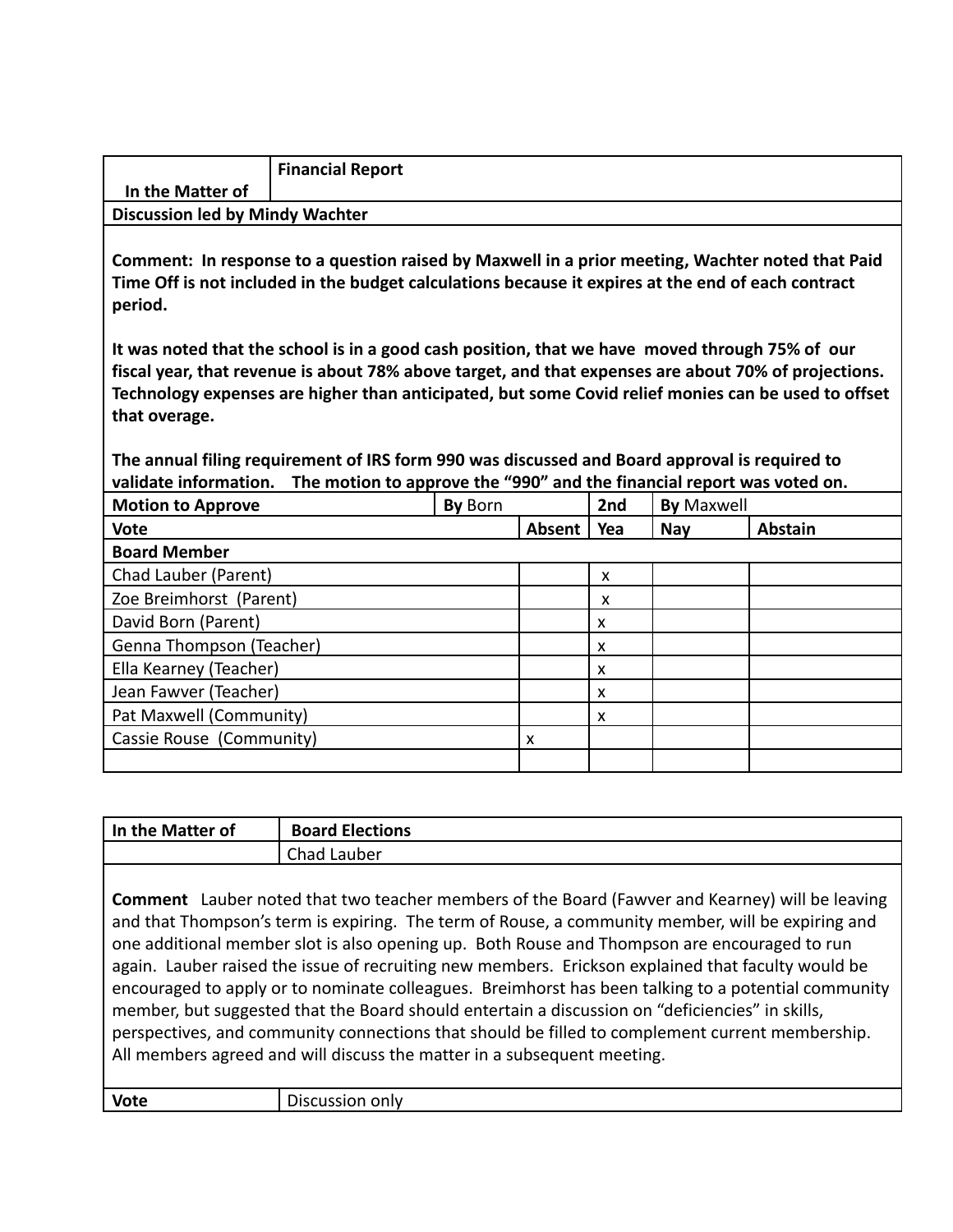| Nι<br>u⊔د<br>.<br>. .<br>. |
|----------------------------|
|----------------------------|

| In the Matter of                                                                                         | <b>Staff Turnover</b>                                                                                 |  |  |  |
|----------------------------------------------------------------------------------------------------------|-------------------------------------------------------------------------------------------------------|--|--|--|
|                                                                                                          | Chad Lauber                                                                                           |  |  |  |
|                                                                                                          |                                                                                                       |  |  |  |
|                                                                                                          | <b>Comment</b> Born and Lauber noted turnovers this past year and asked if concern was warranted.     |  |  |  |
|                                                                                                          | Erickson and Elverum said that schools typically experience 12-17% turnover and that UMA is about     |  |  |  |
|                                                                                                          | average and they did not see cause for concern. Last year, with the move to the new building, there   |  |  |  |
| was no turnover. Exit interviews by a third party are available and desirable to help the administration |                                                                                                       |  |  |  |
|                                                                                                          | address or prevent problems. Kearney, a teacher who will be leaving, stated she had not known the     |  |  |  |
|                                                                                                          | third-party interviews were available and suggested teachers be reminded of that option. Recruitment  |  |  |  |
|                                                                                                          | of replacement faculty has been going well. Maxwell asked about record-keeping and the available of   |  |  |  |
|                                                                                                          | metrics that might help keep the Board apprised of turnover. Elverum said data was available and that |  |  |  |
|                                                                                                          | Board members could have access to it and to de-identified exit interview information.                |  |  |  |
| <b>Vote</b>                                                                                              |                                                                                                       |  |  |  |
| None Required                                                                                            | Discussion only                                                                                       |  |  |  |

| In the Matter of | <b>Strategic Planning Update</b>                                                                                                                                                                                                                                                                                                                                                                                                                                                                |
|------------------|-------------------------------------------------------------------------------------------------------------------------------------------------------------------------------------------------------------------------------------------------------------------------------------------------------------------------------------------------------------------------------------------------------------------------------------------------------------------------------------------------|
|                  | Chad Lauber                                                                                                                                                                                                                                                                                                                                                                                                                                                                                     |
|                  | <b>Comment</b> Lauber noted that a letter requesting parent input will be mailed next week and requested<br>that teachers be encouraged to complete their survey forms. Born reported that he and his project<br>assistant, Kathrine Christy, had examined 14 teacher responses in order to ensure their method of<br>processing the information was consistent. He said Christy was effective and "calibrated" well with his<br>judgment; future work on qualitative responses should go well. |
| <b>Vote</b>      |                                                                                                                                                                                                                                                                                                                                                                                                                                                                                                 |
|                  | None Required   Discussion only                                                                                                                                                                                                                                                                                                                                                                                                                                                                 |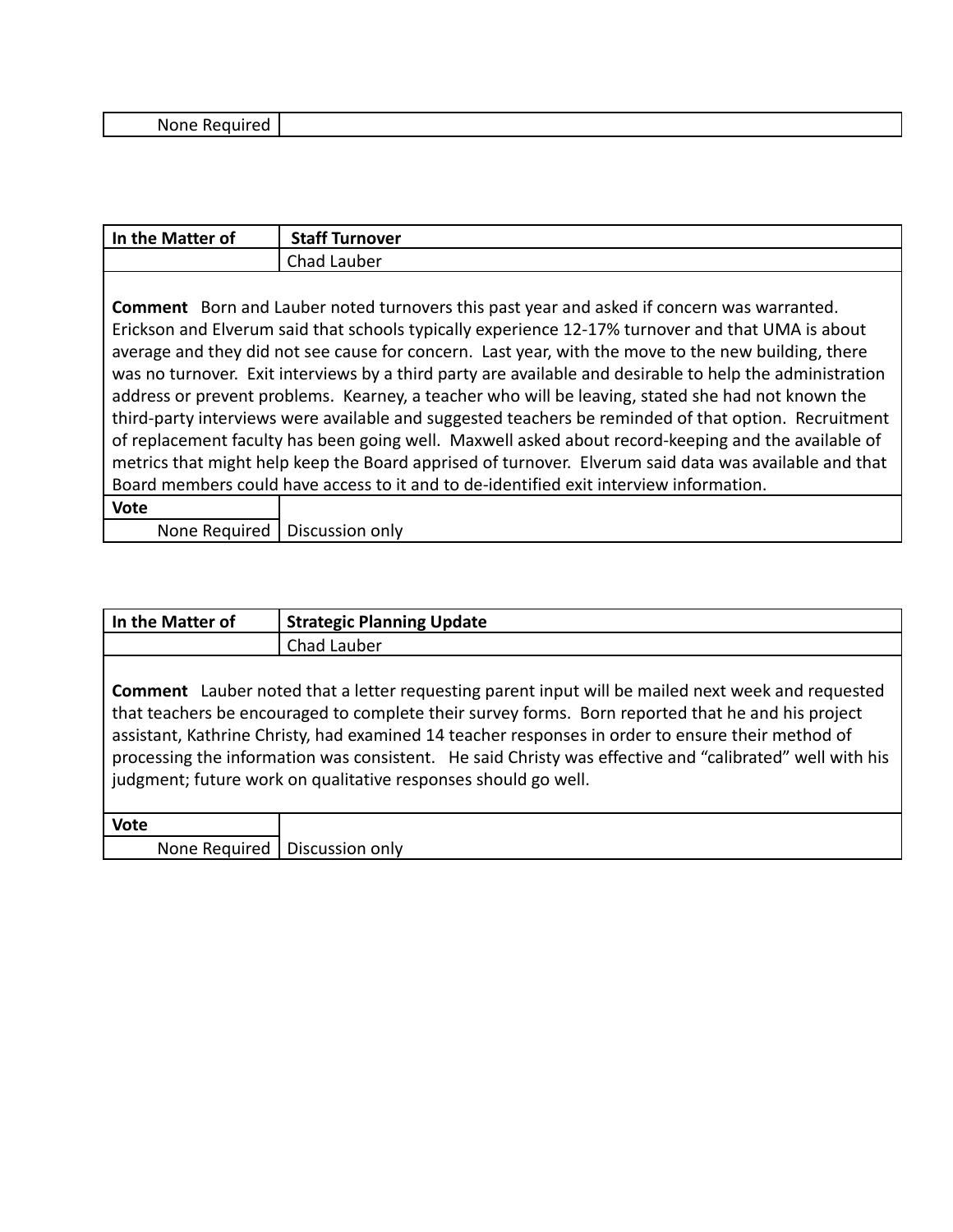**In the Matter of Director's Report**

**Discussion led by Amy Erickson and Amy Elverum**

**Comment** Anticipated enrollment figures look good, although firm projections are not yet feasible. Applications and confirmations continue to arrive at a steady rate. Reports on other issues such as continuing building updates and modifications, landscaping, and outdoor classrooms, water bottle refill equipment and statewide testing were presented. No major challenges were identified.

The first official draft of the 2021-22 school calendar was distributed and approved by the Board, by vote, as noted below.

| <b>Motion to Approve</b> | <b>By Maxwell</b> |        | 2nd | By Fawver  |                |
|--------------------------|-------------------|--------|-----|------------|----------------|
| <b>Vote</b>              |                   | Absent | Yea | <b>Nay</b> | <b>Abstain</b> |
| <b>Board Member</b>      |                   |        |     |            |                |
| Chad Lauber (Parent)     |                   |        | X   |            |                |
| Zoe Breimhorst (Parent)  |                   |        | x   |            |                |
| David Born (Parent)      |                   |        | X   |            |                |
| Genna Thompson (Teacher) |                   |        | X   |            |                |
| Ella Kearney (Teacher)   |                   |        | X   |            |                |
| Jean Fawver (Teacher)    |                   |        | X   |            |                |
| Pat Maxwell (Community)  |                   |        | X   |            |                |
| Cassie Rouse (Community) |                   | X      |     |            |                |
|                          |                   |        |     |            |                |

## **Comment: The Director's Report itself does not require a vote.**

| In the Matter of | <b>Diversity and Equity</b>                                                                                                                                                                                                                                                                                                                                                                                                                                                                                                                                                                                                                                                                                                                                                                                                                                                                                                                                                                                                                                               |
|------------------|---------------------------------------------------------------------------------------------------------------------------------------------------------------------------------------------------------------------------------------------------------------------------------------------------------------------------------------------------------------------------------------------------------------------------------------------------------------------------------------------------------------------------------------------------------------------------------------------------------------------------------------------------------------------------------------------------------------------------------------------------------------------------------------------------------------------------------------------------------------------------------------------------------------------------------------------------------------------------------------------------------------------------------------------------------------------------|
|                  | Presented by Elizabeth Kearney                                                                                                                                                                                                                                                                                                                                                                                                                                                                                                                                                                                                                                                                                                                                                                                                                                                                                                                                                                                                                                            |
|                  | <b>Comment</b> Kearney referenced a recent email exchange which focused on staff and student concerns<br>and emotional turmoil over the increasing racial and social tensions in our community. There is a clear<br>desire, she feels, for concrete actions to be taken to address the concerns which were discussed, and<br>she had committed to bringing the issue to the Board. Erickson noted a number of steps being taken at<br>the school and Lauber commented that the Board could and should deal with the general issue in a<br>more strategic manner. The discussion focused on the desirability of an equity audit which could help<br>the administration and the board more effectively respond to the social dynamics of our communities<br>and to the needs of our students. Maxwell asked Erickson to identify one or more equity audit<br>processes and/or consultants so that this matter could be addressed in the next meeting. Social equity,<br>he noted, is the most critical issue of our time and we have a responsibility to help our students. |
| $1/2 + 2$        |                                                                                                                                                                                                                                                                                                                                                                                                                                                                                                                                                                                                                                                                                                                                                                                                                                                                                                                                                                                                                                                                           |

| Vote          |                 |
|---------------|-----------------|
| None required | Discussion only |
|               |                 |

**In the Matter of Non-Teacher Board Member Biographical Information and Background Check**